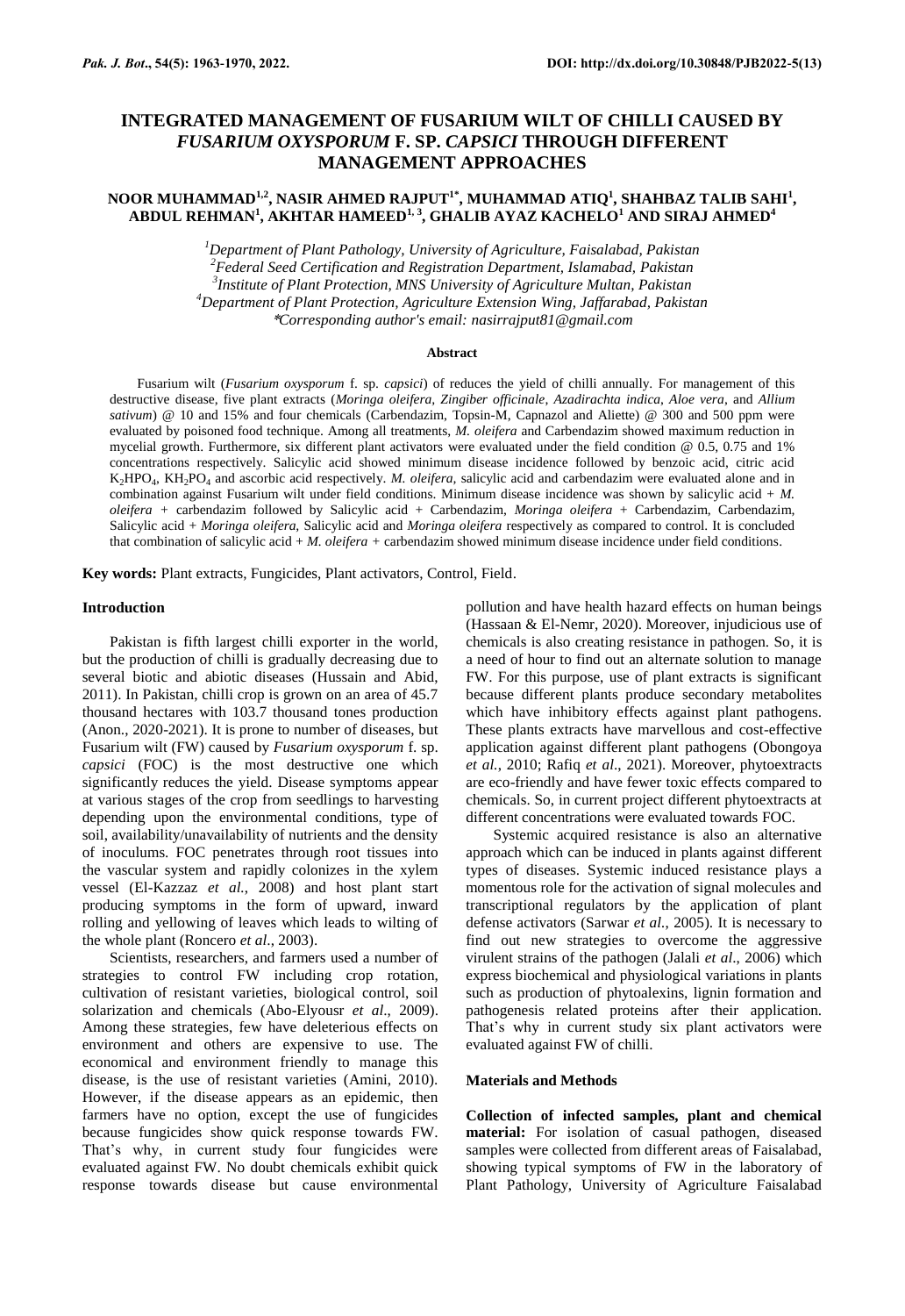(UAF) Six plant activators salicylic Acid  $(C_7H_6O_3)$ , benzoic acid ( $C_7H_6O_2$ ), citric acid ( $C_6H_8O_7$ ), dipotassium phosphate  $(K_2HPO_4)$ , potassium hydrogen phosphate  $(KH_2PO_4)$ , ascorbic acid  $(C_6H_8O_6)$  and four fungicides Carbendazim (carbendazim), Topsin-M (thiophanatemethyl), Capnazole (hexaconazole) and Aliette (fosetylaluminium) were purchased from Faisalabad market. Five different plants such as Neem (*Azadirachta indica*), Aloevera (*Aloe vera*)*,* Ginger (*Zingiber officinale*), Sohanjina (*Moringa oleifera*), and Garlic (*Allium sativum*) were collected from the different growing field area of University of Agriculture Faisalabad.

**Isolation, identification and purification of pathogen:**  Isolation was done from infected plants showing wilt symptom. Diseased sample was cut into 4-6 mm small pieces, washed with distilled water and surface sterilized with  $1\%$  NaOCl<sub>2</sub> for 30 seconds and washed three time with sterilized distilled water and left for drying. The samples were placed on PDA media with the help of sterilized forceps and incubated at  $28^{\circ}$ C $\pm$  2<sup>o</sup>C and were observed on daily basis for colony growth. Subculturing of the pathogen was also done for purification of culture. Identification of FOC was done under light microscope, based on morphological characters of the pathogen like colony growth, color (Purple and white) and conidiophores and microconidia (Soesanto *et al.*, 2011).

*In-vitro* **assessment of different plant extracts:** Above mentioned plants were brought to lab for further processing. In 50 gm of dried plant materials used at the rate of 50g plant material 200mL of sterilized distilled water was added and ground in a blender machine, after that 1g of washing powder was mixed and filtered with muslin cloth in beaker and then left for 24 hours. After that another 50ml sterilized distilled water was mixed in each beaker. For the preparation of 10 and 15% concentration 10 and 15 mL of prepared plant extracts were diluted in 90 and 85 mL sterilized distilled water. Each concentration was added separately in a flask containing semi cooled PDA media, thoroughly mixed and poured in the Petri plates poured under laminar flow (Yelmame *et al*., 2010). The pathogen was inoculated at  $28 \pm 2^{\circ}$ C in each treated Petri plate including control. The data was recorded on the basis of mycelial growth percentage and compared with control. Experiment was conducted under CRD. Mycelial growth percentage was calculated using following formula (Yelmame *et al.,* 2010).

## C-T

Mycelial growth percentage  $(\% ) = \times 100$  $\mathcal{C}$ C= Pathogen growth after incubation in control

 $T =$  Pathogen growth after incubation in treatments

*In-vitro* **assessment of different fungicides:**  Carbendazim, Topsin-M, Capnazole and Aliette were evaluated against FOC through poisoned food technique @ 300, 500 ppm in the lab. Each concentration was added separately in a flask containing semi cooled PDA media, shaked and poured in Petri plates under laminar flow chamber. The pathogen was inoculated at  $28\pm2\degree C$  in each treatment including control (Parsa *et al.*, 2013) and the data was recorded on the basis of mycelial growth percentage and compared with control, under CRD and mycelial growth percentage was calculated following Yelmame *et al.*, (2010).

*In-vivo* **assessment of different plant activators:** Seeds of susceptible variety (High line) were surface sterilized by sodium hypochlorite 1% solution and were soaked in different concentration (0.5, 0.75 and 1%) of salicylic acid  $(C_7H_6O_3)$ , benzoic acid  $(C_7H_6O_2)$ , citric acid  $(C_6H_8O_7)$ , dipotassium phosphate  $(K_2HPO_4)$ , Potassium phosphate (KH<sub>2</sub>PO<sub>4</sub>), ascorbic acid ( $C_6H_8O_6$ ) for 24 hours while for control, sterilized distilled water was used (Sarwar *et al*., 2005). After 15 days of sowing, seedlings were uprooted and washed in running water to remove clay particles form roots, then were dipped in FOC spore suspension (10<sup>6</sup>spores/ mL) for 4 hours and transplanted in pots contained sterilized soil and placed in the greenhouse. Data regarding disease incidence was recorded with one week interval of the whole crop season and disease data was estimated under the RCBD. The disease incidence was calculated using following formula (Monaim *et al*., 2010).

No of wilted plants Wilt incidence  $(\% ) = \times 100$ No of total plants

**Assessment of the plant activators, plant extracts and chemical against Fusarium wilt disease of chilli under field conditions:** Susceptible variety of Chilli (High line) seeds, were surface sterilized by sodium hypochlorite (1% solution) and were grown in a plastic tray containing sterilized soil and kept under greenhouse condition. After 15 days of sowing (seedlings with three leaves) were uprooted and washed in running water to remove the clay particles form roots. The seedlings were dipped in *F. oxysporum* f. sp. *capsici* spore suspension (10<sup>6</sup> spores/mL) for 4 hours and transplanted in the field. Salicylic acid @ 1%, *M. oleifera @* 15%, Carbendazim 1% were used alone and in combination (salicylic acid + *M. oleifera,* salicylic acid + Carbendazim, salicylic acid + *M. oleifera, M. oleifera +* carbendazim and salicylic acid + *M. oleifera +*  carbendazim) and sterilized water for control. Each treatment was applied separately after one day intervals respectively through soil drenching with three replications under the RCBD. Disease incidence data were recorded after one week interval for the whole crop season.

## **Results**

*In-vitro* **assessment of plant extract against pathogen:** Out of 5 different plant extracts, minimum mycelial growth of the pathogen was shown by *M. oleifera* (1.132 cm) followed by *Z. officinale*, *A. indica*, *A. vera* and *A. sativum* (1.37, 2.18, 2.6 and 3.22cm) respectively (Fig. 1A). In interaction between treatments and their concentration (T x C), minimum mycelial growth (0.97cm) was expressed by *M. oleifera* at 15% concentration followed by 10% concentration, followed by *Z. officinale, A. indica, A. vera* and *A. sativum* compared to control (Fig. 1B) while in case of Interaction T x C x D,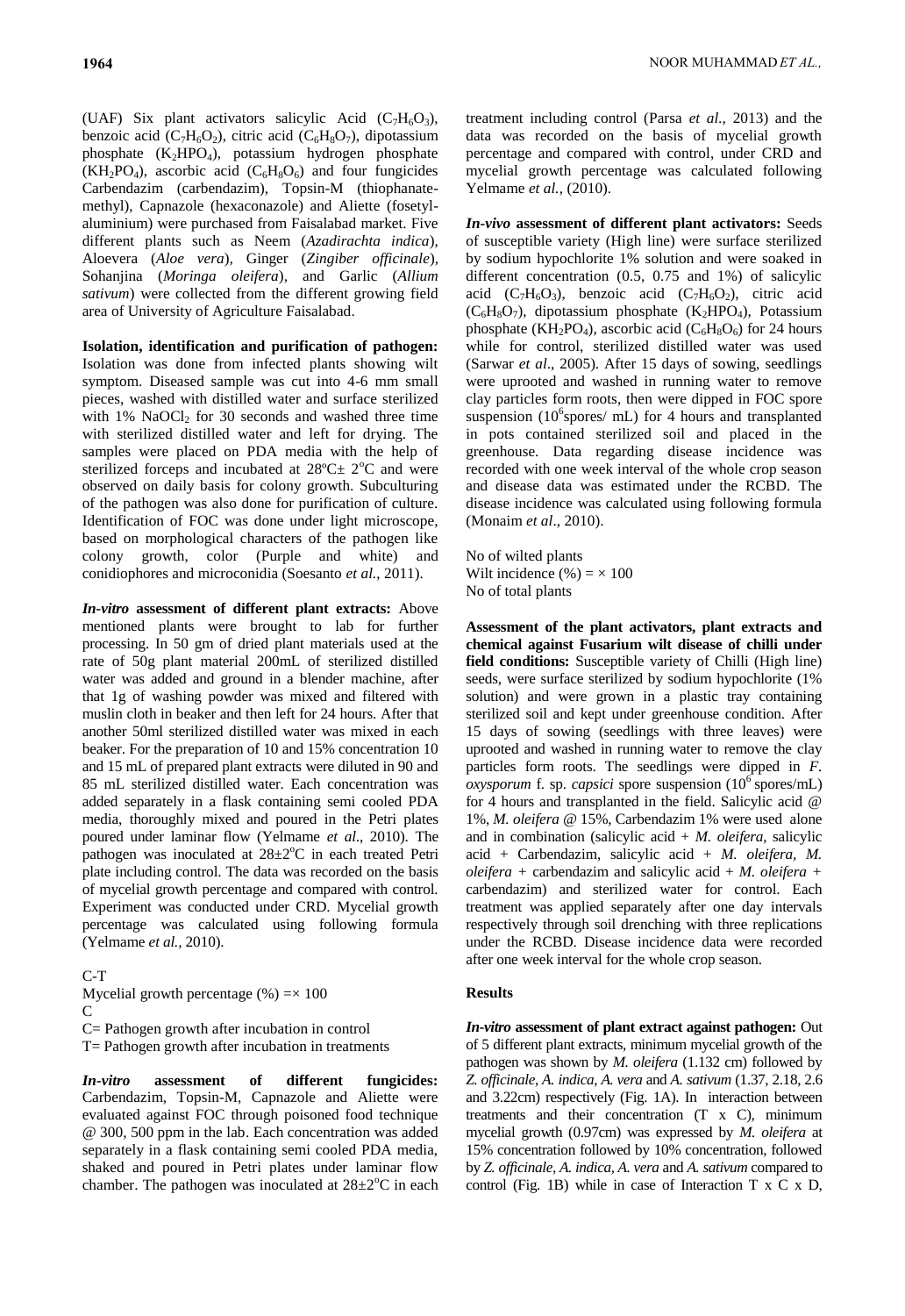minimum mycelial growth (0.49, 0.98, and 1.50cm) was expressed by *M. oleifera* after 3, 7 and 10 days, at 15% concentration followed by 10% concentration. At the same concentration, remaining treatments (*Z. officinale, A. indica, A. vera* and *A. sativum*) showed less mycelial growth compared to control (1.40, 3.92, and 7.05cm) after 3, 7 and 10 days respectively (Fig. 1C).

*In-vitro* **assessment of fungicides against pathogen:** Out of 4 different fungicides minimum mycelial growth of the pathogen was expressed by Carbendazim (0.87cm) followed by Topsin-M (1.07cm), Capnazole (1.54cm) and Aliette (1.76cm) respectively (Fig. 2A). Interaction between treatment and their concentration (TxC), minimum mycelial growth (0.706cm) was recorded in Carbendazim at 500ppm followed by 300ppm concentration while at the same concentrations, remaining treatments (Topsin-M, Capnazole and Aliette) showed less mycelial growth compared to control (Fig. 2B). Interaction between T x C x D, minimum mycelial growth (0.37, 0.75, 0.99cm) was observed in Carbendazim at 500pmm concentration after 3, 7 and 10 days, followed by 300ppm concentrations (Fig. 2C).

*In-vivo* **assessment of plant activators against pathogen:** Out of 6 different plant activators, salicylic acid expressed minimum disease incidence (28.039%), followed by benzoic acid, citric acid,  $K2HPO<sub>4</sub>$ ,  $KH2PO<sub>4</sub>$ , and ascorbic acid (32.55, 41.48, 43.31, 44.47 and 46.2%) respectively (Fig. 3A). in interaction between treatments and their concentration (T x C), salicylic acid exhibited minimum disease incidence (26.65%) at 1%, followed by 0.75 and 0.5% concentrations, at the same concentrations remaining treatments expressed less disease incidence compared to control (Fig. 3B).

**Assessment of the plant activators, plant extracts and chemical against** *Fusarium oxysporum* **f. sp.** *capsici* **under field condition:** Salicylic acid + *Moringa oleifera*  + Carbendazim expressed minimum disease incidence  $(13.48%)$  followed by Salicylic acid + Carbendazim (19.94%), *Moringa oleifera* + Carbendazim (23.23%), Carbendazim (26.06%), Salicylic acid + *Moringa oleifera* (29.87%)*,* Salicylic acid (35.99%) and *Moringa oleifera*  (45.72%) expressed disease incidence respectively as compared to control (68.72%) (Fig. 4).

## **Discussion**

Different antifungal compound has been reported in many plant species (Singh *et al.*, 2004; Sridhar *et al.*, 2003). These metabolites naturally synthesized in plants, having antifungal activity and less phytotoxicity are safe, translocatable and decomposable (Sitara *et al*., 2008; Lee *et al.*, 2007). Plants extract used as chemical alternative, because these extracts are not harmful to man, animal and plants compared to chemicals (Asthana, *et al*., 2001; Rajput *et al*., 2018). Plant extracts were used in many compositions such as dipping solution, cakes, essential oils, spray, water solution and fumigants (Rajput e*t al*., 2011; Siripornvisal & Ngamchawee, 2011). Therefore, in current study 5 plant extracts *A. indica, A. Verai, Z. officinale, M.* 

*oleifera* and *A. sativumica* were used against FW, the causal agent of chilli wilt disease. In current study, out of 5 plant extracts, *M. oleifera* exhibited outstanding results as compared to other plant extracts. Two plants extract *A. indica* and *Z. officinale* contained antifungal compounds (Dissanayake, 2014) which prohibited *F*. *oxysporum* spore germination. Results of current study were also supported by the work of Dwivedi and Sangeeta, (2014), Jamil *et al.*, (2007) who evaluated various plant extracts against *F. oxysporum* and found them effective.

Use of systematic fungicide is an essential tool for the management of different soil borne diseases due to non-availability of resistant cultivars (Iqbal *et al*., 2010; Song *et al*., 2004). In the present study, 4 fungicides (Carbendazim, Capnazole, Aliette and Topsin-M) were used against FOC at two different concentrations. Among these fungicides, Carbendazim @ 500ppm showed the best results to inhibit the mycelial growth of the pathogen (Iqbal *et al.*, 2010; Bilgrami & Dube, 1976). It disturbs the ionic concentration and microtubules of fungus by chemical force strongly bind (Magnucka *et al*., 2007). The results of our study were also supported by the findings of Naik *et al*., (2007) who evaluated carbendazim, Triademifon and thiophanate @ 3000, 2000, 1000 and 500 ppm against FOC and detected that Carbendazim expressed best results followed by other fungicides. Shah *et al.*, (2014), Parsa *et al.*, (2013) and Yucel *et al*., (2007) appraised Alliet, Topsin-M, Carbendazim, Nativo and Difenconazole against *F. oxysporum* and noted that Carbendazim expressed significant reduction in mycelial growth of FOC.

Defense system of the plant can stimulate by using numerous complex courses of plant growth regulators and transduction of signal molecules. Resistant gene play a vital role defense system activation and incompatible response produce against pathogens. Plant growth regulators externally applied at a nontoxic concentration can activate the primary defense system of host plant (Jalali *et al*., 2006) and earlier susceptible plant become resistant (Elwan and El-Hamahmy, 2009). Salicylic acid is effectual hormones in plant that increase resistance and mediated changes in growth, nitrogen metabolism, photosynthesis and antioxidant defense system in the crops (Hayat *et al*., 2012). However, suitable amount of salicylic acid raises the action of resistant genes (Khan *et al*., 2003; Howard *et al*., 2000). In contemporary study, six plant activators (Salicylic acid, Benzoic acid, Citric acid,  $KH_2PO_4$ ,  $K_2HPO_4$  and Ascorbic acid) were used against wilt disease of Chilli. Among all plant activators used in current study, salicylic acid expressed minimum disease incidence. Outcomes of the current study could be validated by the findings of Ali *et al*., (2000), Sarwar *et al.*, (2005) and Hanieh *et al*., (2013) who used salicylic acid, ferric chloride, indole acetic acid, hydrogen peroxide, calcium chloride, dipotassium hydrogen orthophosphate, salicylic acid and metalaxyl express considerable results opposing Fusarium wilt. A component of ROS hydrogen peroxide is produced after Salicylic acid application, which prevents fungal spore germination because of antifungal activity and phenoxy radical development involvement during polymerization of phenol in plant cell wall (Huynh *et al.*, 2001; Inbar *et al*., 1998).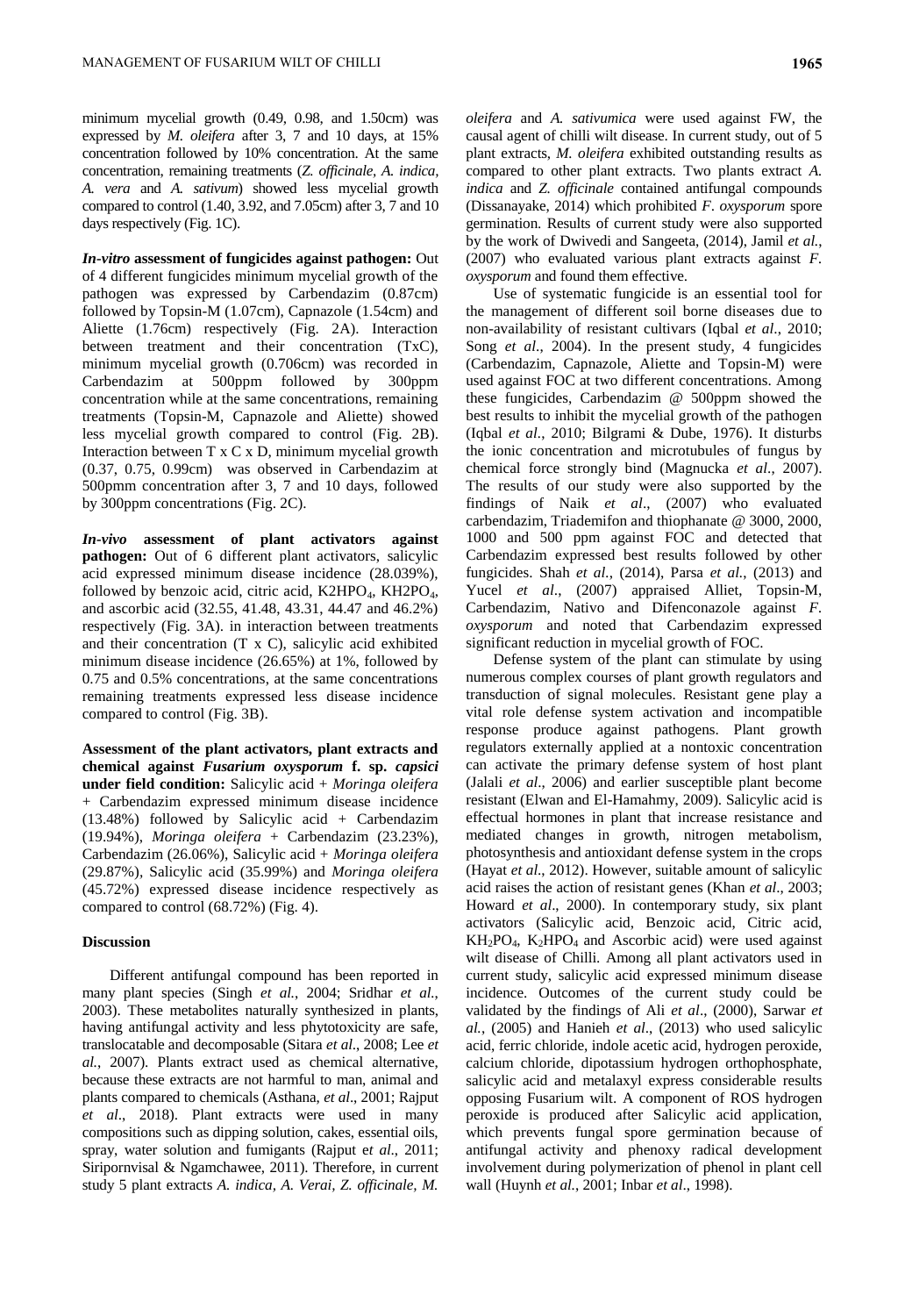

Fig. 1. *In-vitro* assessment of different plant extracts and their (A) treatment, (B) treatment and concentrations, (C) treatment, concentration and days, on the growth of *Fusarium oxysporum* f. sp. *capsici*.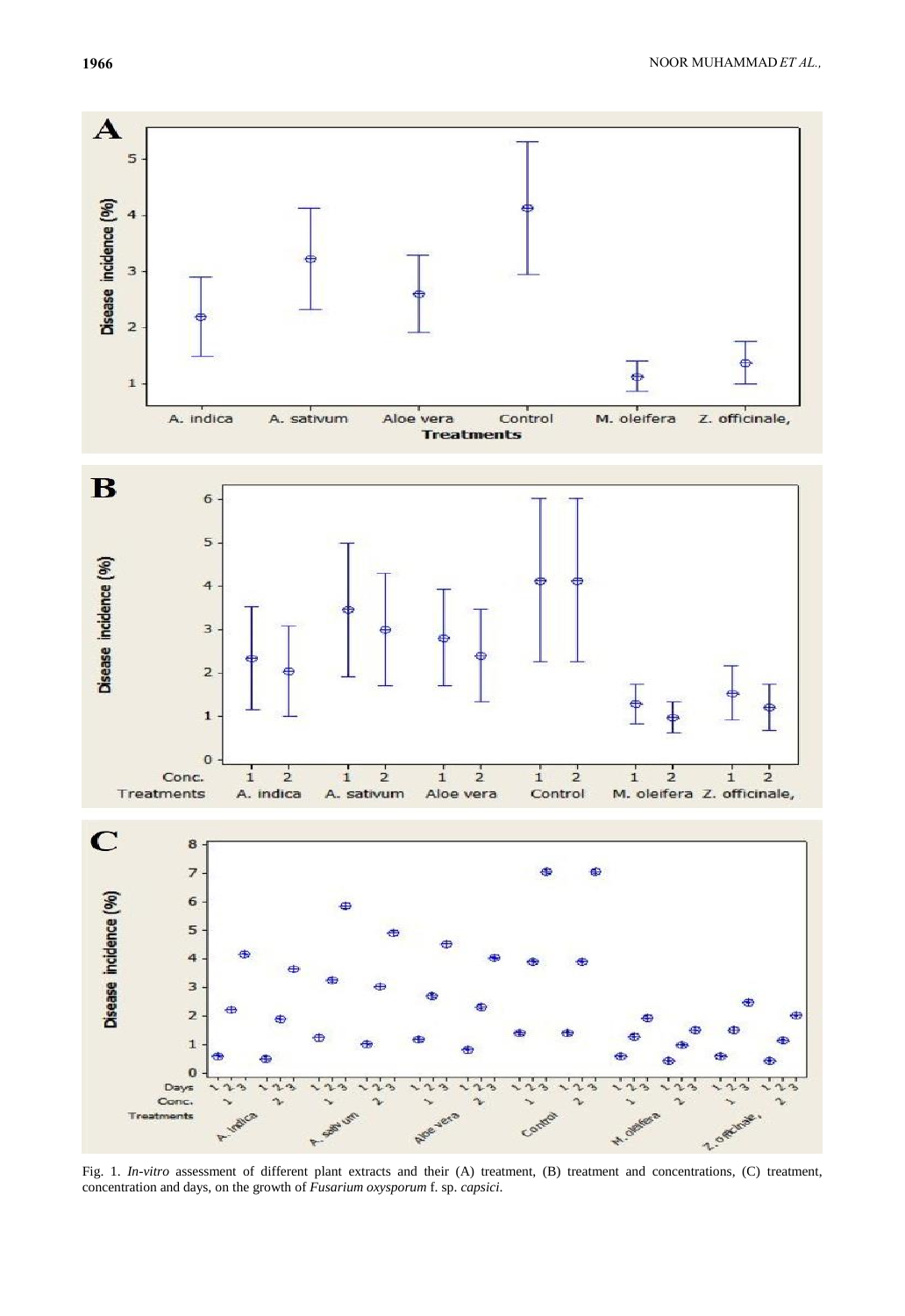

Fig. 2. *In-vitro* assessment of different fungicides and their (A) treatment, (B) treatment and concentrations, (C) treatment, concentration and days, on the growth of *Fusarium oxysporum* f. sp. *capsici*.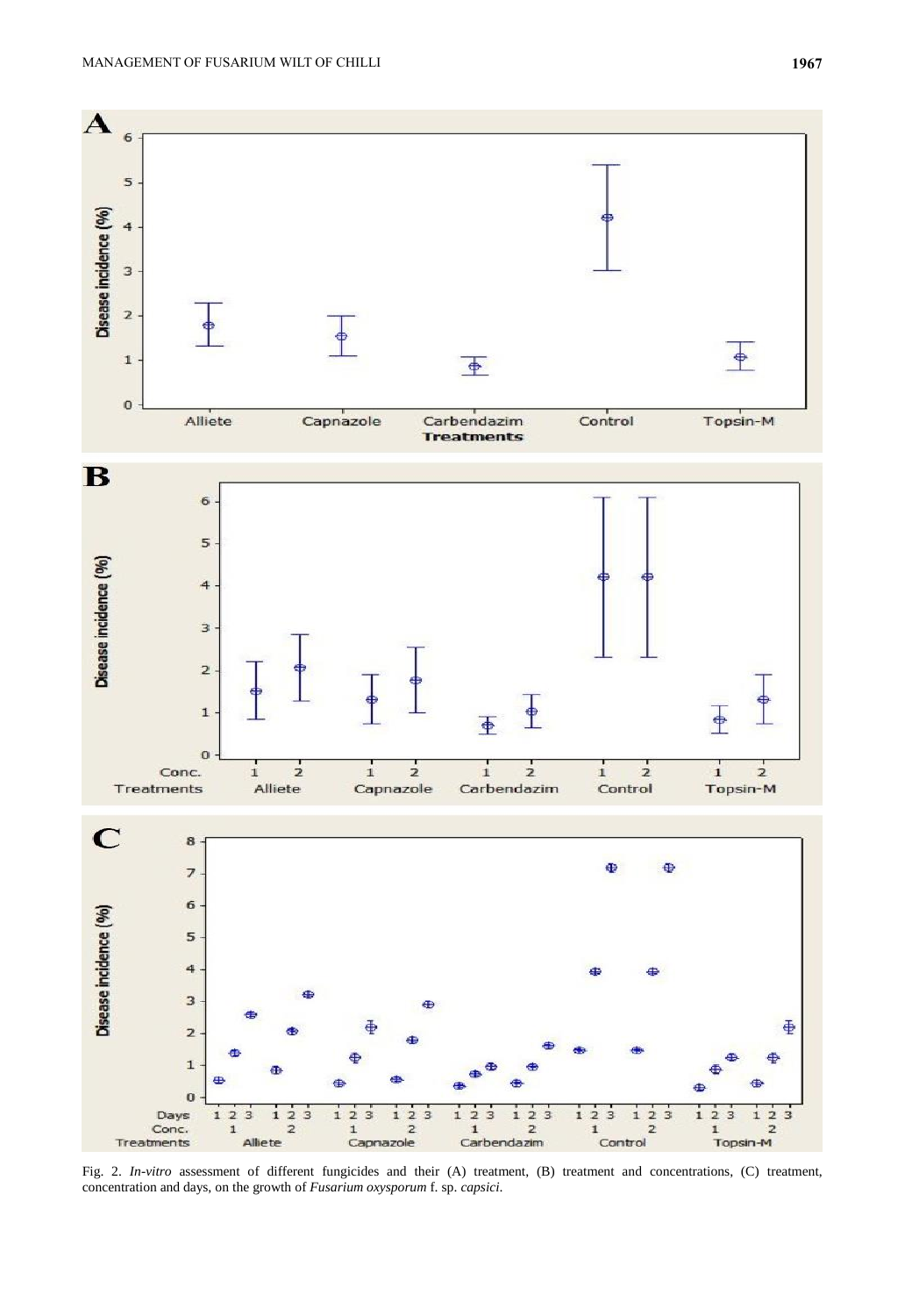Salty K. Acid

**ARIO** 





Certain

r.  $\dot{\phantom{1}}$ 

**Quint** 

 $\overline{\phantom{0}}$ 

Control



Fig. 4. Assessment of the plant activators, plant extracts and chemical against Fusarium wilt of chilli under field condition.

40

30

~

S

**Redi Acid** 

ι

Acio

South

Conc.

Treatments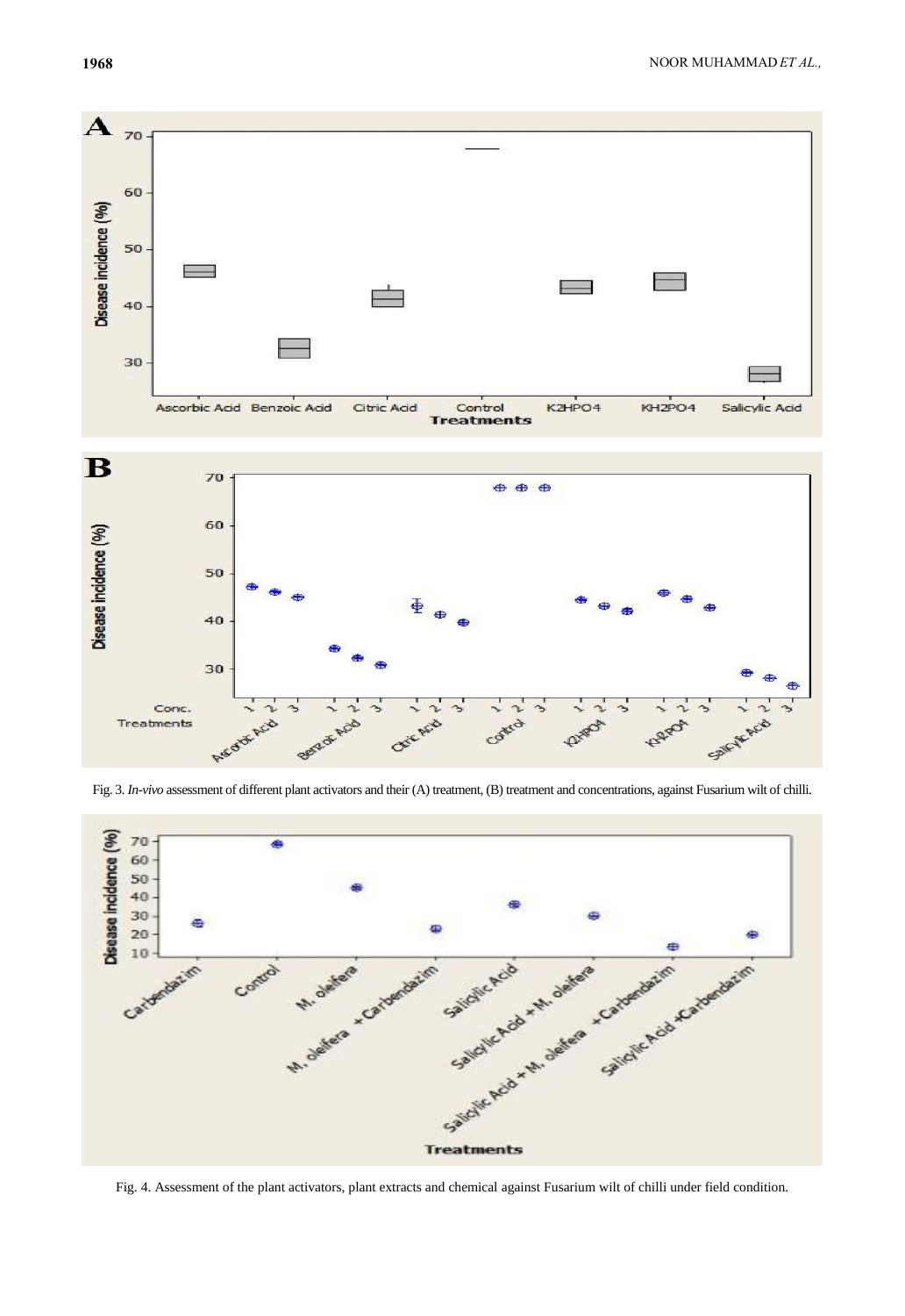### **Conclusion**

Combined application of plant extracts, fungicides and plant activators supressed the disease significantly.

#### **Acknowledgements**

The Endowment fund secretariat University of Agriculture, Faisalabad, Pakistan (EFS #77129/20) and the Higher Education Commission Pakistan (NRPU-HEC # 9315) supported this work.

#### **References**

- Abo-Elyousr, K.A., M.A.M. Hussein, A.D.A. Allam and M.H.A. Hassan. 2009. Salicylic acid induced systemic resistant on onion plants against *Stemphylium vesicarium*. *Arch. Phytopathol. Plant Prot.,* 42: 1042-1050.
- Alabouvette, C., P. Lemanceau and C. Steinberg. 1993. Recent advances in the biological control of Fusarium wilts. *Pest Manag. Sci.,* 37(4): 365-373.
- Ali, Z., I. Smith and D.I. Guest. 2000. Combinations of potassium, phosphonate and bion (Acibenzolar-S-methyl) reduce root infection and dieback of *Pinus radiata, Banksia integrifolia* and *Isopogoncuneatus* caused by *Phytophthora cinnamomi*. *Aust. Plant Pathol.,* 29(1): 59*-*63.
- Amini, J. and D. Sidovich. 2010. The effects of fungicides on *Fusarium oxysporum* f. sp. lycopersici associated with Fusarium wilt of tomato. *J. Plant Protec. Res.,* 50(2): 172-178.
- Anonymous. 2018. Food and Agriculture Organization of the United Nation (FAO). FAOSTAT database result of chillies and peppers in Pakistan.
- Anonymous. 2020-2021. Government of Pakistan (GOP). Pakistan Economic Survey, Economic Adviser's Wing, Finance Division, Islamabad.
- Asthana, J.G., S. Jain, A. Mishra and M.S. Vijaykanth, 2001. Evaluation of antileprotic herbal drug combinations and their combination with Dapsone. *Indian Drugs*, 38: 82-86.
- Bilgrami, K.S. and H.C. Dube. 1976. A text book of modern Plant Pathology. *Vikas Publishing House, New Dehli, India*. pp. 344.
- Dissanayake, M.L.M.C. 2014. Inhibitory effect of selected medicinal plant extracts on phytopathogenic fungus *Fusarium oxysporum. Ann. Res. and Rev. Biol.,* 4(1): 133-142.
- Dwivedi, S.K. and Sangeeta. 2014. Evaluation of antagonistic potentiality of some natural plant extracts against *Fusarium oxysporum* f. sp. *lini*. *Int. J. Pharm. Biol. Sci.,* 5: 765-772.
- El-Kazzaz, M.K., G.B. El-Fadly, M.A.A. Hassan and G.A.N. El-Kot. 2008. Identification of some *Fusarium* spp. using molecular biology techniques. *Egypt. J. Phytopath*., 36: 57-69.
- Elwan, M.W.M. and M.A.M. El-Hamahmy. 2009. Improved productivity and quality associated with salicylic acid application in greenhouse pepper. *Sci. Hort.,* 122(4): 521-526.
- Gozzo, F. and F. Faoro. 2013. System acquired resistance (discovery after 50 years): moving from lab to field. *J. Agri. Food Chem*., 61(51): 12473-12491.
- Hammerschmidt, R. 2009. SAR Systemic acquired resistance. In: Van Loon, L.C., ed. *Adv. Bot. Res.,* 173-222.
- Hanieh, A., D. Mojtaba, Z. Zabihollah and A. Vahid. 2013. Effect of pre-sowing salicylic acid seed treatment on seed germination and growth of greenhouse sweet pepper plants. *Ind. J. Sci. Technol.,* 6(1): 3868-3871.
- Hassaan, M.A. and A. El-Nemr. 2020. Pesticides pollution: Classifications, human health impact, extraction and treatment techniques. *Egypt. J. Aquat. Res*., 46(3): 207-220.
- Hayat, Q., S. Hayat, M.N. Alyemeni and A. Ahmad. 2012. Salicylic acid mediated changes in growth, photosynthesis, nitrogen metabolism and antioxidant defense system in *Cicer arietinum* L. *Plant Soil Environ.*, 58(9): 417-423.
- Howard, L.R., S.T. Talcott, C.H. Brenes and B. Villalon. 2000. Changes in phytochemical and antioxidant activity of selected pepper cultivars (*Capsicum* species) as influenced by maturity. *J. Agri. Food Chem*., 48(5): 1713-1720.
- Hussain, F. and M. Abid. 2011. Pests and diseases of Chilli crop in Pakistan: A review. *Int. J. Biol. Biotech*., 8 (2): 325-332.
- Huynh, Q.K., J.R. Borgmeyer, C.E. Smith, L.D. Bell and D.M. Shah. 2001. Isolation and characterization of a 30 kDa protein with antifungal activity from leaves. *J. Biol. Chem.,* 316(3): 723-727.
- Inbar, M., H. Doostdar, K.M. Sonoda, G.L. Leibee and R.T. Mayer. 1998. Elicitors of plant defensive systems reduced insect densities and disease incidents. *J. Chem. Ecol.,* 24(1): 135-149.
- Iqbal, Z., M.A. Pervez, S. Ahmad, Y. Iftikhar, M. Yasin, A. Nawaz, M.U. Ghazanfar, A.A. Dasti and A. Saleem. 2010. Determination of minimum inhibitory concentrations of fungicides against fungus *Fusarium mangiferae. Pak. J. Bot.*, 42(5): 3525-3532.
- Jalali, B.L., S. Bhargava and A. Kamble. 2006. Signal transduction and transcriptional regulation of plant defence responses. *J. Phytopath.,* 154(2): 65-74.
- Jamil, A., M. Shahid, M.M. Khan and M. Ashraf. 2007. Screening of some medicinal plants for isolation of antifungal proteins and peptides. *Pak. J. Bot.,* 211-221.
- Joshi, M., R. Srivastava, A.K. Sharma and A. Parkash. 2012. Screening of resistant varieties and antagonistic *Fusarium*  oxysporum for biocontrol of Fusarium wilt of chilli. *J. Plant Pathol. & Microbiol.,* 281-289.
- Khan, S.M., S.K. Raj, T. Bano and V.K. Garg. 2006. Incidence and management of mosaic and leaf curl diseases in cultivars of Chilli (*Capsicum annuum*). *J. Food Agri. and Envir*., 4(1): 171.
- Khan, W., B. Prithviraj and D.L. Smith. 2003. Photosynthetic responses of corn and soybean to foliar application of salicylates. *J. Plant Physiol.,* 160(5): 485-492.
- Lee, S.O., G.J. Choi, K.S. Jang, H.K. Lim, K.Y. Cho and J.C. Kim. 2007. Antifungal activity of five plant essential oils as fumigant against postharvest and soil borne plant pathogenic fungi. *Mol. Plant Pathol.,* 23(2): 97-102.
- Magnucka, E.G., Y. Suzuki, S.J. Pietr, A. Kozubek and R. Zarnowski. 2007. Action of benzimidazole fungicides on resorcinolic lipid metabolism in rye seedlings depends on thermal and light growth conditions. *Pest. Biochem. & Physiol.,* 88(2): 219225.
- Marin, A., F. Ferreres, F.A. Tomas-Barberan and M.I. Gil. 2004. Characterization and quantitation of antioxidant constituents of sweet pepper (*Capsicum annuum* L.). *J. of Agri and Food Chem.,* 52(12): 3861-3869.
- Monaim, M.F.A. and M.E. Ismail. 2010. The use of antioxidants to control root-rot and wilt diseases of pepper. *Not. Sci. Biol.,* 2(2): 46-55.
- Morid, B., S. Hajmansoor and N. Kakvan. 2012. Screening of resistance genes to Fusarium root rot and Fusarium wilt diseases in tomato (*Lycopersicon esculentum*) cultivars using RAPD and CAPs markers. *Eur. J. Exp. Biol.,* 931-939.
- Naik, M.K., H.M. Madhukar and G.S.D. Rani. 2007. Evaluation of fungicides against *Fusarium solani*, the causal agent of wilt of Chilli. *J. Veg. Sci.,* 34(2): 173-176.
- Obongoya, B.O., S.O. Wagai and G. Odhiambo. 2010. Phytotoxic effect of selected crude plant extracts on soil-borne Fungi of common bean. *Afr. Crop Sci. J*., 18(1): 15-22.
- Osuna-García, J.A., M.M. Wall and C.A. Waddell. 1998. Endogenous levels of tocopherols and ascorbic acid during fruit ripening of New Mexican-type chile (*Capsicum annuum*  L*.*) cultivars. *J. Agri. & Food Chem.,* 46(12): 5093-5096.